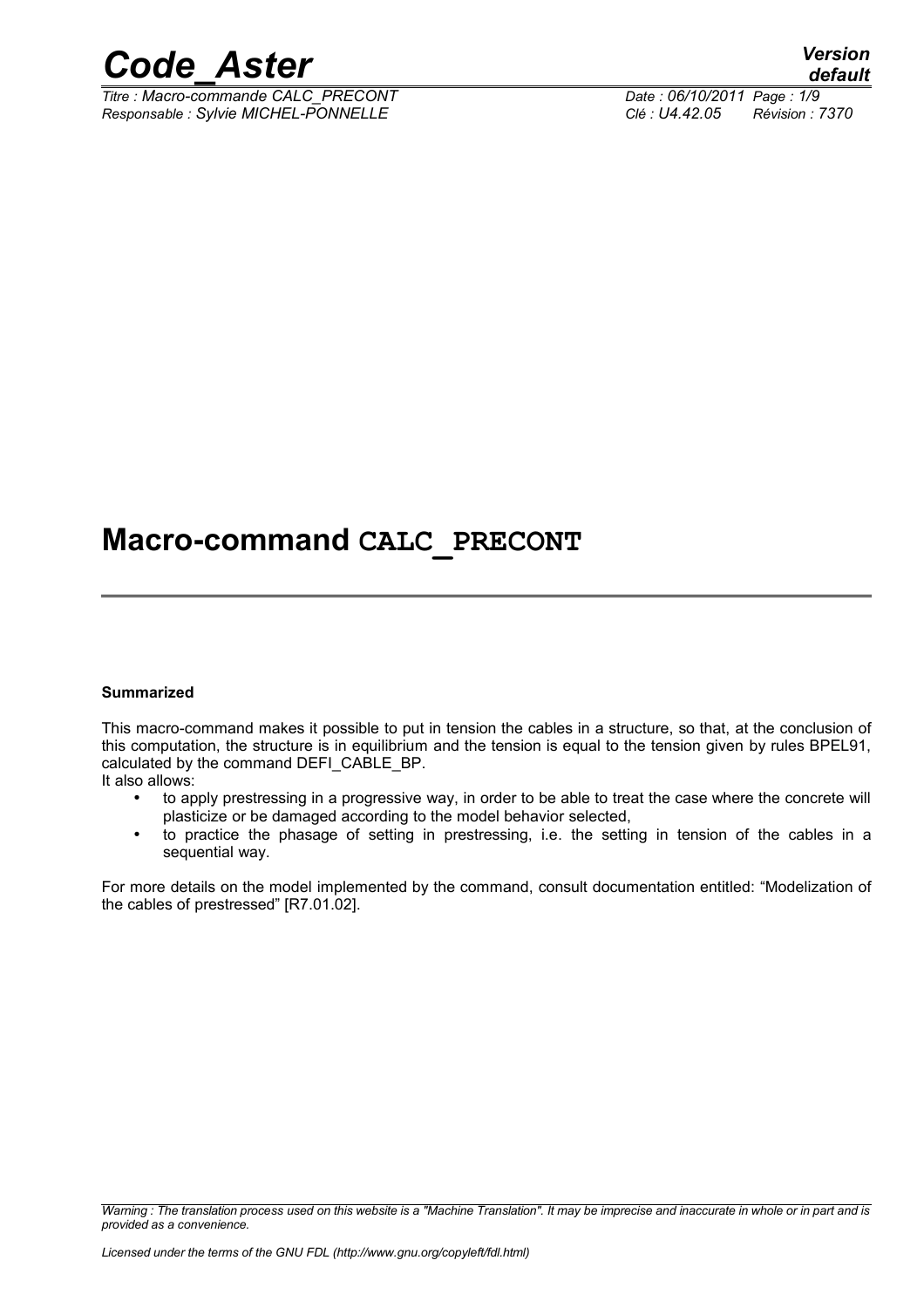**1 Syntax**

*Titre : Macro-commande CALC\_PRECONT Date : 06/10/2011 Page : 2/9 Responsable : Sylvie MICHEL-PONNELLE Clé : U4.42.05 Révision : 7370*

*default*

statnl [evol noli] = CALC PRECONT **(** ◊ reuse=statnl ,  $\begin{array}{ccc} \bullet & \text{MODEL} & =\text{mo} & \bullet, \end{array}$ ♦ CHAM\_MATER =chmat , [cham\_mater] ♦ CARA\_ELEM =carac , [cara\_elem]  $\bullet$  EXCIT = (F (  $\bullet$  CHARGE=chi/ [char meca] / [char\_cine\_meca] ),),  $\bullet$  COMP INCR  $=$  ( see the document [U4.51.11] )  $\blacklozenge$  INCREMENT= F ( ♦LISTE\_INST=/litpsr8 , [listr8] /litps, [list inst] ◊INST\_INIT=instini , [R]  $\sqrt{N}$   $\sqrt{R}$  [R] ◊ PRECISION=/1.0E-6 , [DEFAULT] /prec, [R] ♦CABLE\_BP=cabl\_pr , [cable\_precont] ◊CABLE\_BP\_INACTIF=cabl\_pr , [cable precont]  $\sqrt{2}$ ETAT INIT = ( see the document [U4.51.03] ), ◊METHODE=/NEWTON , [DEFAULT] /IMPLEX , ◊NEWTON= ( see the document [U4.51.03] ),  $\Diamond$ RECHERCHE LINEAIRE= ( see the document [U4.51.03] ),  $\Diamond$ SOLVEUR = ( see the document  $[U4.50.01]$  ),  $\Diamond$ CONVERGENCE = ( see the document  $[U4.51.03]$  ),  $\Diamond$ INFO  $=$ /1 ,  $/2$ , ◊TITER=tx [kN]

),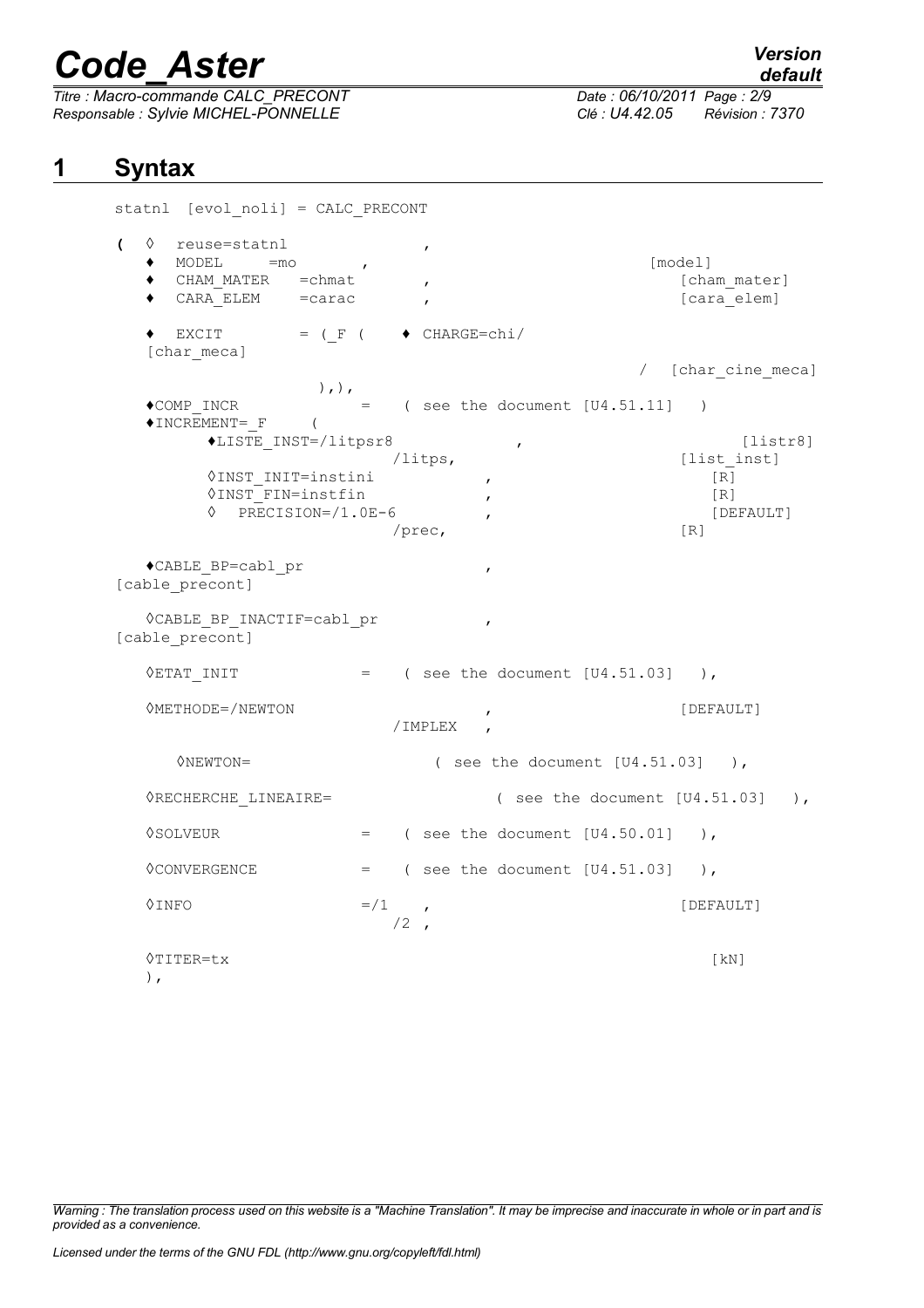*Titre : Macro-commande CALC\_PRECONT Date : 06/10/2011 Page : 3/9 Responsable : Sylvie MICHEL-PONNELLE Clé : U4.42.05 Révision : 7370*

## **2 Operands**

**2.1 Operands MODELS / CHAM\_MATER / CARA\_ELEM** 

 $MODELE = MO$ 

Name of the model whose elements are the object of mechanical computation.

 $\triangle$ CHAM MATER = chmat

Name of the affected material field on the mesh. Attention, all meshes of the model must be associated with a material.

 $\triangle$ CARA ELEM = carac

Name of the characteristics of the shell elements, beam, pipe, bar, cable and discrete elements affected on the model Mo.

### **2.2 Key word EXCIT**

 $\triangle$ EXCIT $=$ 

This factor key word makes it possible to describe a load for each occurrence. It is necessary to provide the boundary conditions for structure, possibly of the instantaneous loadings like gravity as well as kinematical connections related to the cables having already been put in tension by a preceding call to CALC\_PRECONT. To in no case, one should not include the loading of () the cable (S) which one wants to put in tension by the call to this macro-command, nor loadings related to (X) the cable (S) declared (S) inactive (S).

#### **2.2.1 Operands CHARGE**

```
\triangleCHARGE = chi
```
chi is the mechanical loading specified with the ième occurrence of EXCIT.

#### **2.3 Key word COMP\_INCR**

the syntax of this key word common to command STAT NON LINE is described in the document [U4.51.11].

#### **2.4 Key word INCREMENT**

 $\triangle$ INCREMENT =

Defines the intervals of time taken in the incremental method.

#### **2.4.1 Operands LIST\_INST**

- **♦** LIST\_INST=/litpsr8 , [listr8] [list\_inst]
- If LIST INST = litpsr8 [listr8]

times of computation are those defined in the concept  $l$ itpsr8 by the operator DEFI\_LIST\_REEL [U4.34.01].

*Warning : The translation process used on this website is a "Machine Translation". It may be imprecise and inaccurate in whole or in part and is provided as a convenience.*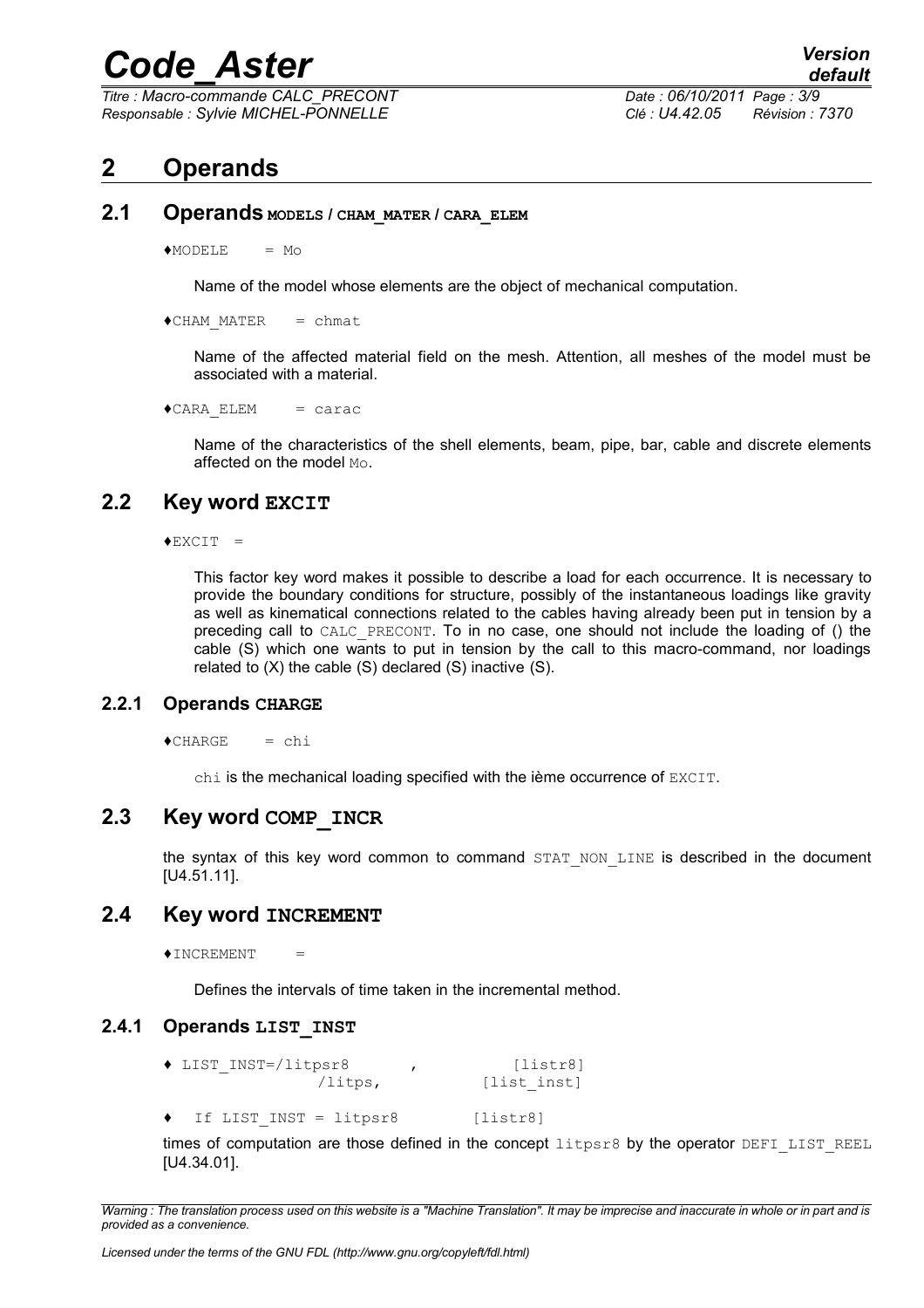*Titre : Macro-commande CALC\_PRECONT Date : 06/10/2011 Page : 4/9 Responsable : Sylvie MICHEL-PONNELLE Clé : U4.42.05 Révision : 7370*

times of computation are those defined in the concept litps by the operator DEFILIST INST [U4.34.03].

**Note:**

*Even if computation is carried out with several time step, only the last time step is stored in the result concept.* 

*During the process of setting in tension of the cables, times are generated automatically besides those provided by the user. It is thus completely normal to see appearing in the file of message of computations with STAT\_NON\_LINE at times that the user did not specify. These times are not stored in the result concept.*

#### **2.4.2 Operands INST\_INIT/INST\_FIN**

◊INST\_INIT= instini

the initial time of the computation (which thus (Re) is not calculated) must be indicated by its value.

If this initial time is not specified, the default is calculated in the following way:

- if an initial state is specified (operand  $ETATINT$ ) and if it defines one corresponding time then ( by EVOL\_NOLI or INST\_ETAT\_INIT) initial time is that defined by the initial state,
- if there is no initial state or that it does not define time corresponding (the fields are given in ETAT\_INIT without specifying INST\_ETAT\_INIT), then one takes the first time of the list of times litps (NUME INST  $INT = 0$ ).

◊INST\_FIN= instfin

final moment (last calculated step) is indicated same way as initial time, except that it is not possible to refer to the time of the initial state.

#### **2.4.3 Operand accuracy**

◊PRECISION = prec

### **2.5 Key word CABLE\_BP**

 $\triangle$ CABLE BP = cabl pr

It acts here by the operator to provide a list of the concepts of the type cabl precont produced DEFI\_CABLE\_BP [U4.42.04]. All the cables concerned will be tended at the conclusion of this computation.

### **2.6 Key word CABLE\_BP\_INACTIF**

◊CABLE\_BP\_INACTIF = cabl\_pr

It acts here by the operator to provide a list of the concepts of the type cabl precont produced DEFI CABLE BP [U4.42.04]. The macro-command is given the responsibility to generate kinematical connections related to these inactive cables, and does not take into account the stiffness of these cables.

#### **2.7 Key word METHODE**

◇METHODE =/NEWTON , SOMETHODE → ONEWTON , SOMETHODE = 2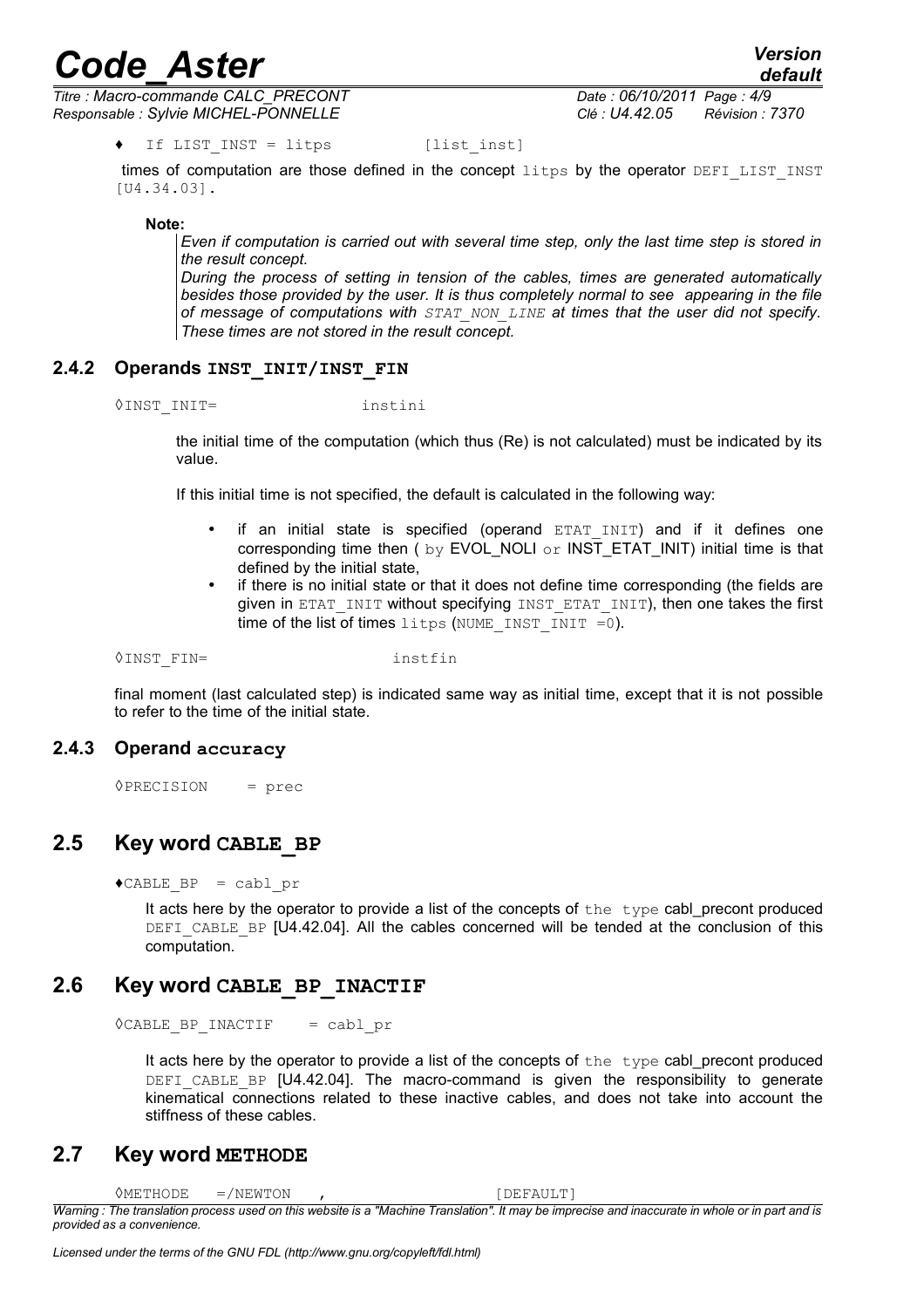*Titre : Macro-commande CALC\_PRECONT Date : 06/10/2011 Page : 5/9 Responsable : Sylvie MICHEL-PONNELLE Clé : U4.42.05 Révision : 7370*

/IMPLEX,

This key word makes it possible to define the method of resolution of the problem. By default, it is the exact iterative method of Newton which is used. If the user wishes it, it can use the robust method but approximate IMPLEX.

## **2.8 Key word NEWTON**

the syntax of this key word common to command STAT NON LINE is described in the document [U4.51.03]. It is usable only if the required method is NEWTON.

## **2.9 Key word ETAT\_INIT**

the syntax of this key word common to command STAT\_NON\_LINE is described in the document [U4.51.03].

### **2.10 Key word RECH\_LINEAIRE**

the syntax of this key word common to command STAT NON LINE is described in the document [U4.51.03].

### **2.11 Key word solver**

the syntax of this key word common to several commands is described in the document [U4.50.01].

#### **2.12 Key word CONVERGENCE**

the syntax of this key word common to command STAT\_NON\_LINE is described in the document [U4.51.03].

### **2.13 Operand INFO**

the syntax of this key word common to command STAT NON LINE is described in the document [U4.51.03].

### **2.14 Operand TITER**

◊TITER = tx

 $tx$  is the title of computation. It will be printed at the top of the results. See [U4.03.01].

*Warning : The translation process used on this website is a "Machine Translation". It may be imprecise and inaccurate in whole or in part and is provided as a convenience.*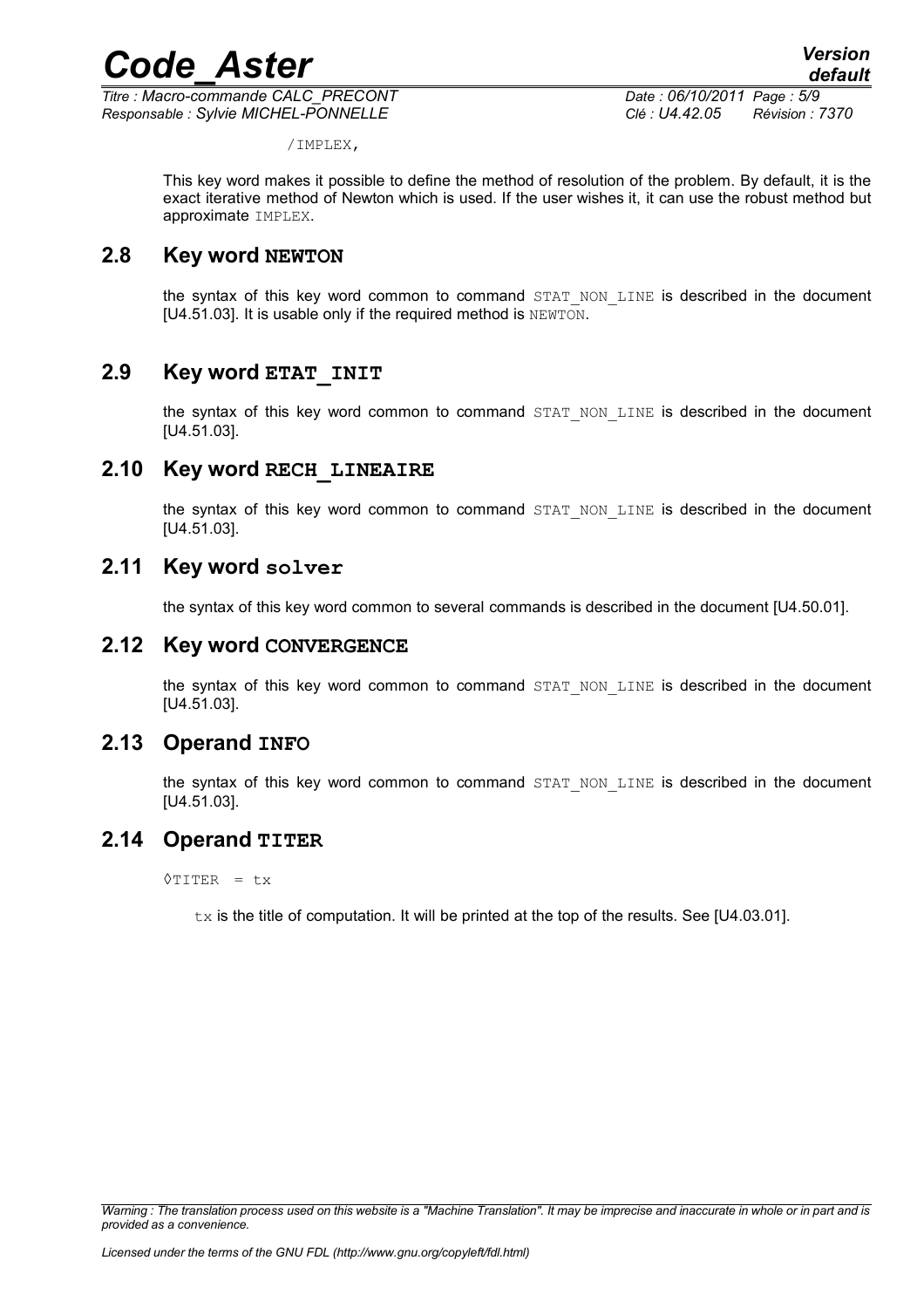*Titre : Macro-commande CALC\_PRECONT Date : 06/10/2011 Page : 6/9 Responsable : Sylvie MICHEL-PONNELLE Clé : U4.42.05 Révision : 7370*

*default*

## **3 Example**

One details here the main steps of a structural analysis containing of the cables of prestressed (benchmark SSNV164)

## **3.1 Before using the macro-command**

#### • **Definition of the cables**

*In the event of setting in NON-simultaneous tension of all the cables, it is necessary to make (at least) as much DEFI\_CABLE\_BP than of stages of loading.*

CAB\_BP1=DEFI\_CABLE\_BP (MODELE=MO, CHAM\_MATER=CMAT, CARA\_ELEM=CE, GROUP\_MA\_BETON=' VOLTOT', DEFI CABLE= ( F (GROUP MA=' CAB1', GROUP NO ANCRAGE= ("PC1D", "PC1F",), TYPE ANCRAGE= ("ACTIF", "PASSIF", ), ), \_F (GROUP\_MA=' CAB2', GROUP NO ANCRAGE= ("PC2D", "PC2F",), TYPE ANCRAGE= ("ACTIF", "PASSIF",),),), TENSION INIT=3.750000E6, RECUL ANCRAGE=0.001,) CAB\_BP3=DEFI\_CABLE\_BP (MODELE=MO, CHAM\_MATER=CMAT, CARA\_ELEM=CE, GROUP\_MA\_BETON=' VOLTOT', DEFI $\overline{C}$ ABLE= (F (GROUP MA=' CAB3', GROUP NO ANCRAGE= ("PC3D", "PC3F",), TYPE ANCRAGE= ("ACTIF", "PASSIF",),), \_F (GROUP\_MA=' CAB4', GROUP NO ANCRAGE= ("PC4D", "PC4F",), TYPE ANCRAGE= ("ACTIF", "PASSIF", $),$ , $),$ TENSION INIT=3.750000E6, RECUL ANCRAGE=0.001,) CAB\_BP5=DEFI\_CABLE\_BP (MODELE=MO, CHAM\_MATER=CMAT, CARA\_ELEM=CE, GROUP\_MA\_BETON=' VOLTOT', DEFI<sup>CABLE=</sup> F (GROUP MA=' CAB5', GROUP NO ANCRAGE=  $("PC5D", "PC5F",),$ TYPE ANCRAGE=  $("ACTIF", "ACTIF",),),$ TENSION INIT=3.750000E6, RECUL ANCRAGE=0.001, )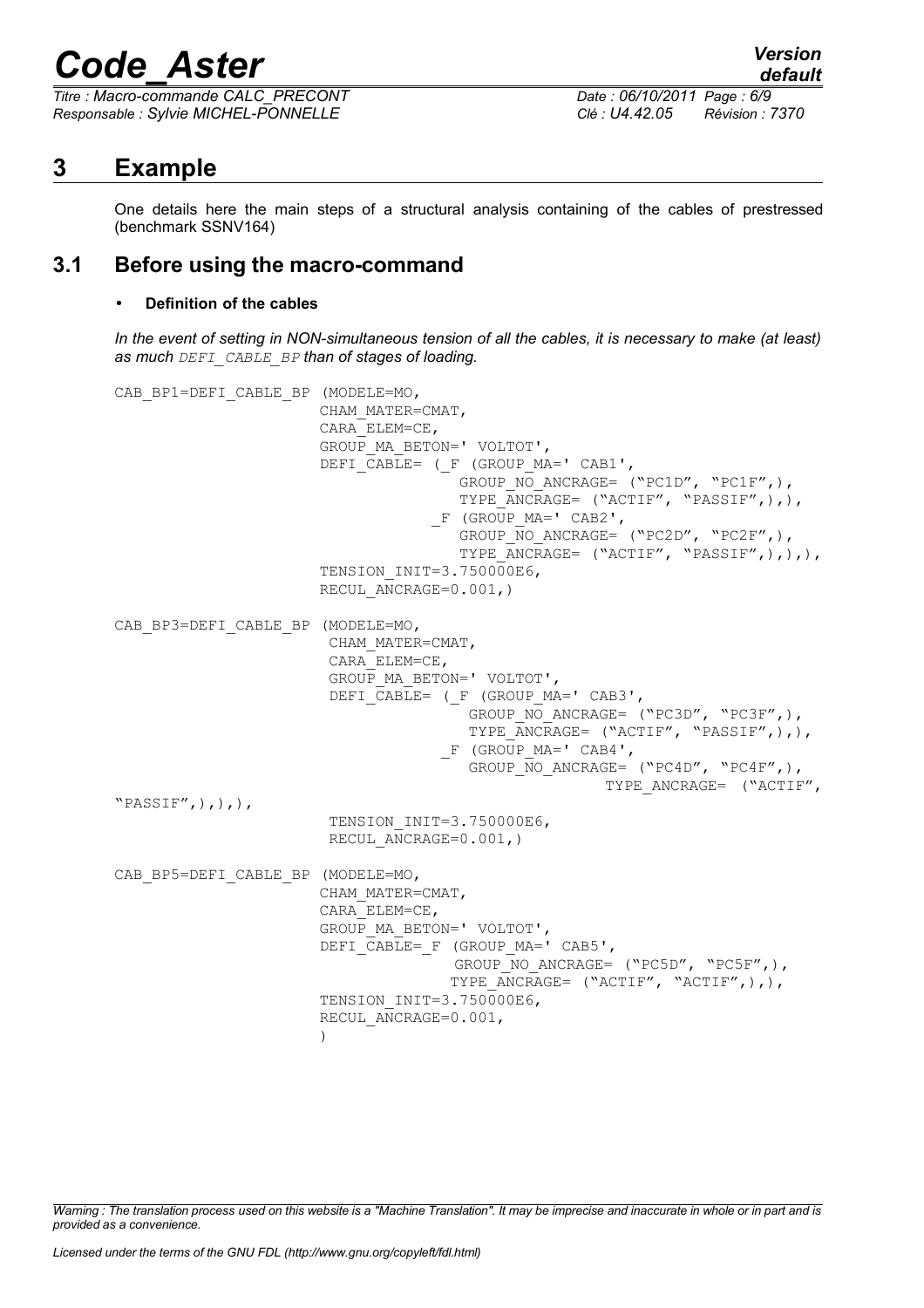*Responsable : Sylvie MICHEL-PONNELLE Clé : U4.42.05 Révision : 7370*

*default Titre : Macro-commande CALC\_PRECONT Date : 06/10/2011 Page : 7/9*

#### • **Definition of the loadings**

*It is necessary to distinguish:*

- *loadings related to the boundary conditions plus the possible instantaneous loadings,*
- *the loading related to the cables containing only kinematical connections,*
- *the NON-instantaneous loadings posterior with the setting in tension of the cables.*

```
AIR CONDITIONING =AFFE CHAR MECA (MODELE=MO,
                      DDL_IMPO= (
                            F (GROUP NO=' PP',
                               DX=0.0, 0, DY=0.0,),
                            F (GROUP NO=' PX',
                              DY=0.0, ),
                             F (GROUP NO=' PY',
                              DX=0.0,),
                             F (GROUP_NO=' SU3',
                              DZ=0.0,),),
                  PESANTEUR= (9.81, 0.0, 0.0, -1.0)CMCAB1=AFFE_CHAR_MECA (MODELE=MO, 
                      RELA CINE BP= F (CABLE BP=CAB BP1,
                                       SIGM_BPEL=' NON',
                                       RELA CINE=' OUI',),)
CMCAB3=AFFE_CHAR_MECA (MODELE=MO, 
                      RELA CINE BP= F (CABLE BP=CAB BP3,
                                       SIGM BPEL=' NON',
                                       RELA CINE=' OUI',),)
CMCAB5=AFFE_CHAR_MECA (MODELE=MO, 
                      RELA CINE BP= F (CABLE BP=CAB BP5,
                                       SIGM_BPEL=' NON',
                                       RELA CINE=' OUI',),)
CHMECA =AFFE_CHAR_MECA (MODELE=MO, 
                        DDL_IMPO=_F (GROUP_NO='SU2', 
                                    DZ=1.0,),
```
#### • **preliminary Computation before setting in tension of the cables (optional)**

It acts here to take into account the loadings which apply to structure before the setting in tension of the cables. Not to take into account the stiffness of the cables, and not to introduce a loading on the cables, it is necessary to carry out computation either on a model not containing the cables or in their affecting a constitutive law SANS, which imposes that the stress remains null in these elements.

```
RES1 = STAT_NON_LINE (MODELE=MO,
                         CHAM_MATER=CMAT, 
                         CARA_ELEM=CE, 
                        COMP INCR= (F (RELATION = "ELAS",),
                                     \overline{F} (RELATION = "SANS",
                                           GROUP MA= ("CAB1", "CAB3", "CAB5"),),),
                        EXCIT = (F (CHARGE = Air conditioning,),
                                    \overline{F} (CHARGE = CMCAB1),
                                    -F (CHARGE = CMCAB3),
                                     \overline{F} (CHARGE = CMCAB5), ),
                          INCREMENT=_F (LIST_INST = LINST, 
                                        INST \overline{F}IN = 150.),)
```
*Warning : The translation process used on this website is a "Machine Translation". It may be imprecise and inaccurate in whole or in part and is provided as a convenience.*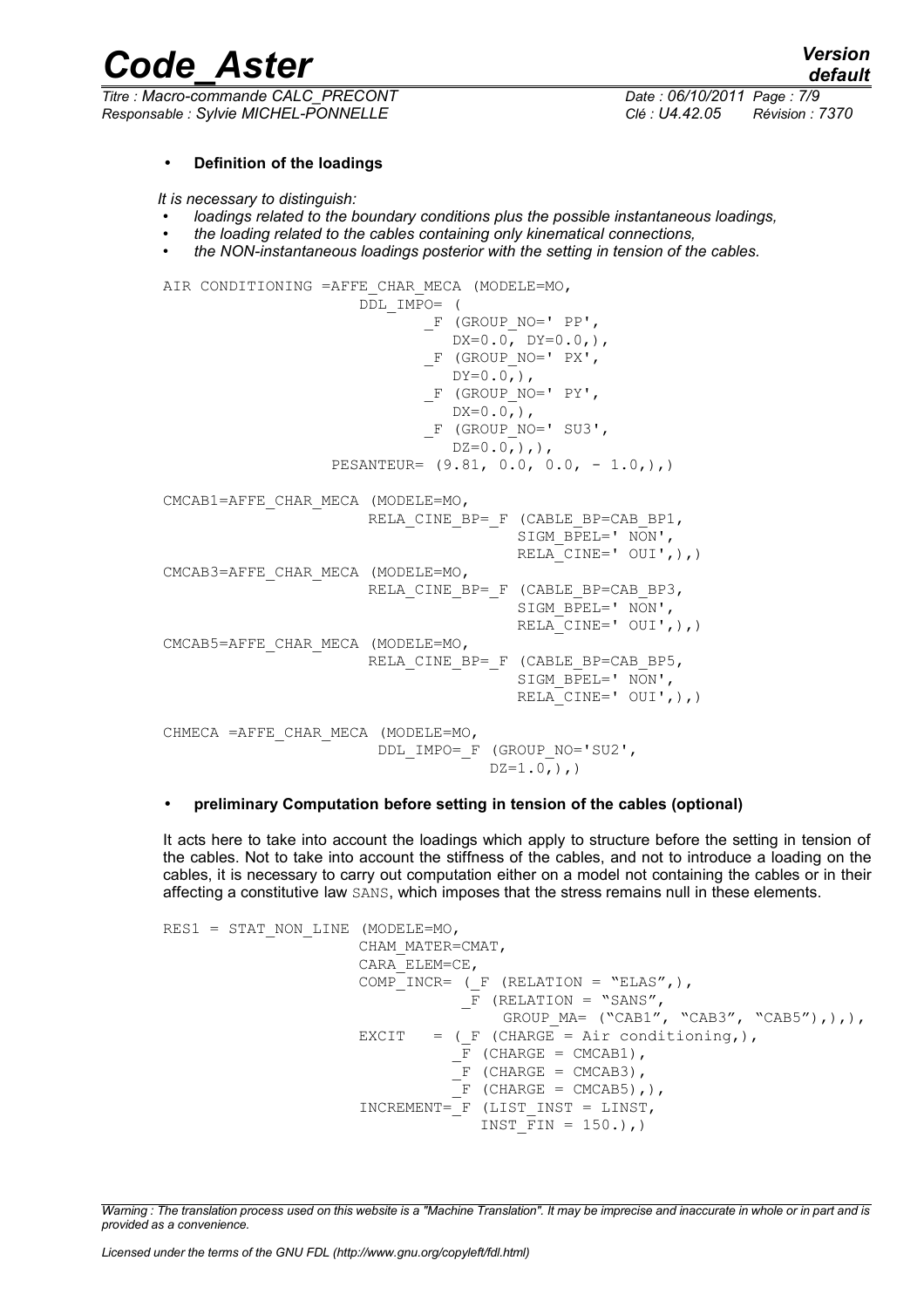*Titre : Macro-commande CALC\_PRECONT Date : 06/10/2011 Page : 8/9 Responsable : Sylvie MICHEL-PONNELLE Clé : U4.42.05 Révision : 7370*

## **3.2 Use of the macro-command: setting in successive tension of the 5 cables**

*One calls on the macro-command as many times as necessary.*

RES1 = CALC PRECONT (reuse=RES1, ETAT\_INIT=\_F (EVOL\_NOLI=RES1), MODELE=MO, CHAM\_MATER=CMAT, CARA\_ELEM=CE, COMP INCR= ( $F$  (RELATION = "ELAS",),), EXCIT = ( $F$  (CHARGE = Air conditioning,),), CABLE BP  $=$  (CAB BP1,), CABLE BP INACTIF =  $(CAB$  BP3,  $CAB$  BP5,), INCREMENT= F (LIST INST = LINST, INST FIN =  $300.$  $)$ ,  $)$ RES1 = CALC PRECONT (reuse=RES1, ETAT\_INIT=  $F$  (EVOL NOLI=RES1), MODELE=MO, CHAM\_MATER=CMAT, CARA\_ELEM=CE, COMP INCR= ( $F$  (RELATION = "ELAS",),), EXCIT =  $($  F (CHARGE = Air conditioning,),  $\overline{F}$  (CHARGE = CMCAB1,),<br>CABLE BP = (CAB BP3,),  $=$  (CAB BP3,), CABLE BP INACTIF =  $(CAB$  BP5,), INCREMENT= F (LIST INST = LINST, INST FIN =  $450.$  $\left( \begin{array}{c} \cdot \\ \cdot \end{array} \right)$ RES1 = CALC PRECONT ( reuse=RES1, ETAT\_INIT=\_F (EVOL\_NOLI=RES1), MODELE=MO, CHAM\_MATER=CMAT, CARA\_ELEM=CE, COMP INCR=  $($  F (RELATION = "ELAS", ), ), EXCIT =  $(\overline{F}$  (CHARGE = Air conditioning,),  $-F$  (CHARGE = CMCAB1,),  $F$  (CHARGE = CMCAB3,),  $CABLE_BP = (CAB_BP,),$  INCREMENT=\_F (LIST\_INST = LINST, INST FIN =  $600.$ ,  $)$ ,  $)$